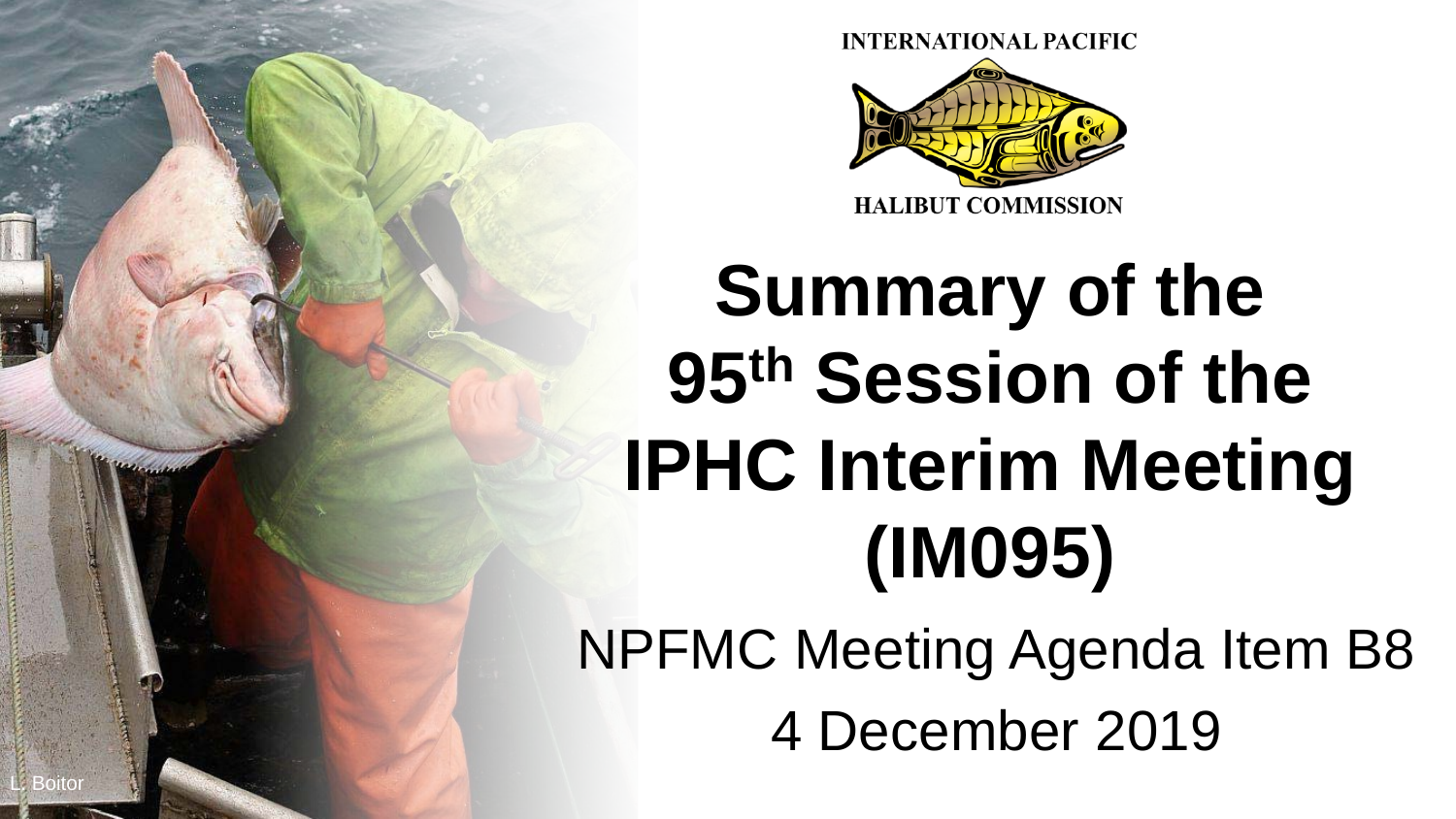# **95th IPHC Interim Meeting (IM095)**

- 25-26 Nov 2019, Seattle
- Open to public and webcast
	- All meeting materials available at [https://www.iphc.int/venues/detail](https://www.iphc.int/venues/details/95th-session-of-the-iphc-interim-meeting-im095) s/95th-session-of-the-iphcinterim-meeting-im095
- Report published 26 Nov 2019

|                                                                 | INTERNATIONAL PACIFIC<br><b>HALIBUT COMMISSION</b><br>IPHC-2019-IM095-R                                                     |
|-----------------------------------------------------------------|-----------------------------------------------------------------------------------------------------------------------------|
| <b>Meeting (IM095)</b><br>2019                                  | Report of the 95 <sup>th</sup> Session of the IPHC Interim<br>Seattle, Washington, United States of America, 25-26 November |
|                                                                 | <b>Commissioners</b>                                                                                                        |
| Canada                                                          | <b>United States of America</b>                                                                                             |
| Paul Ryall                                                      | <b>Chris Oliver</b>                                                                                                         |
| Neil Davis                                                      | <b>Robert Alverson</b>                                                                                                      |
| <b>Peter DeGreef</b>                                            | <b>Richard Yamada</b>                                                                                                       |
| <b>Executive Director</b><br>David T. Wilson, Ph.D.             |                                                                                                                             |
|                                                                 |                                                                                                                             |
|                                                                 |                                                                                                                             |
|                                                                 |                                                                                                                             |
|                                                                 |                                                                                                                             |
| <b>DISTRIBUTION:</b>                                            | <b>BIBLIOGRAPHIC ENTRY</b><br>IPHC 2019. Report of the 95 <sup>th</sup> Session of the IPHC Interim                         |
| <b>Participants in the Session</b><br>Members of the Commission | Meeting (IM095). Seattle, Washington, U.S.A., 25-26                                                                         |
| <b>IPHC</b> Secretariat                                         | November 2019.                                                                                                              |
|                                                                 | IPHC-2019-IM095-R, 29 pp.<br>Page 1 of 29                                                                                   |

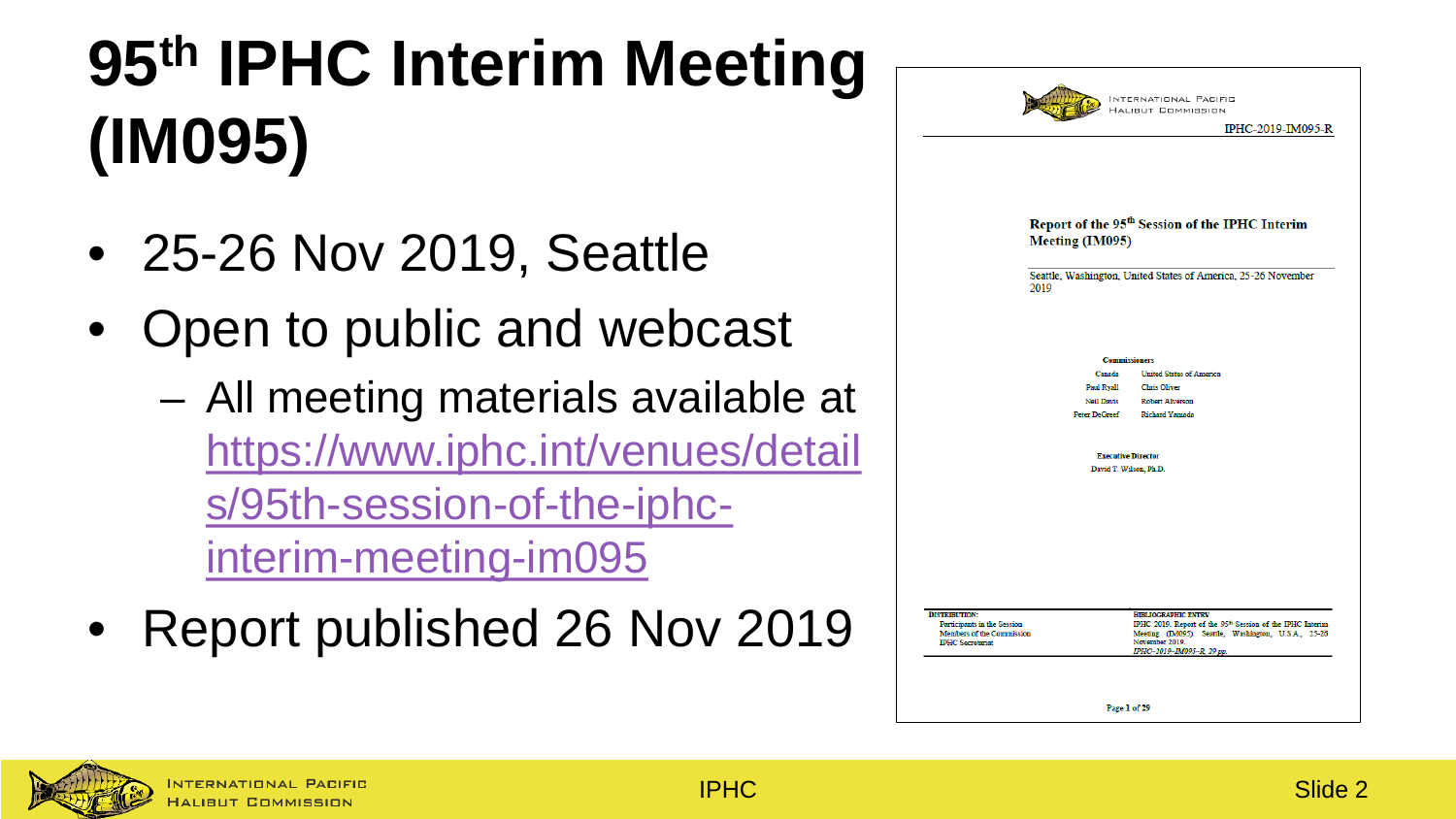# **95th IPHC Interim Meeting (IM095)**

Information-sharing forum in preparation for the 96<sup>th</sup> Annual Meeting (AM096), which will be held 3-7 Feb 2020

- Data collection
- Fishery statistics
- Fishery-Independent Setline Survey (FISS)
- Space-time modelling to produce the biological distribution
- Stock assessment



- Harvest decision table
- Biological and ecological research plans
- Management Strategy Evaluation
- Regulatory proposals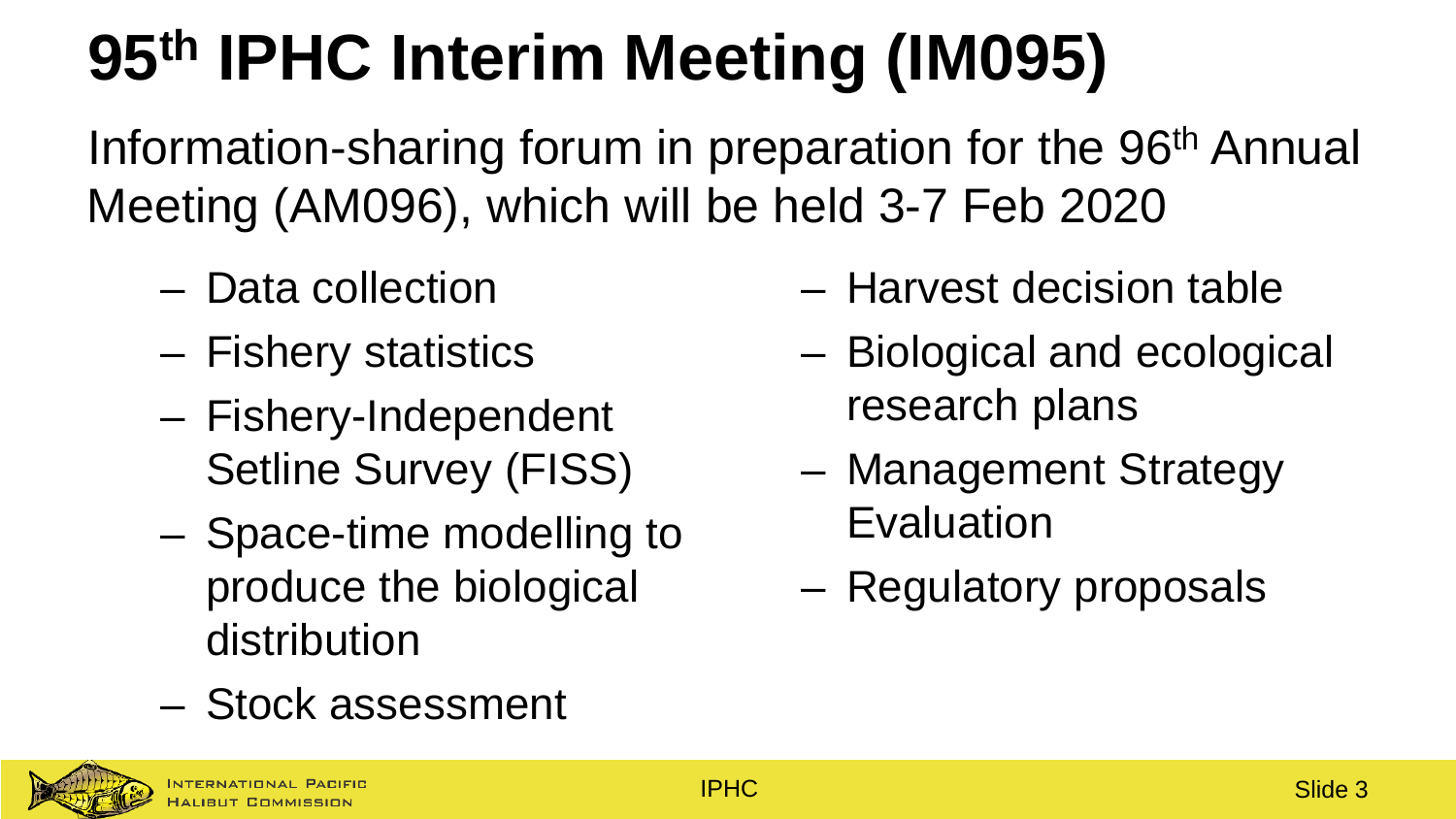## **Landing Report**

• https://www.iphc. int/data/landings  $-2019$ 



|                                                                          |            |                                    |           | *Last updated: 20 November 2019           |                |  |  |  |  |  |  |  |  |
|--------------------------------------------------------------------------|------------|------------------------------------|-----------|-------------------------------------------|----------------|--|--|--|--|--|--|--|--|
| <b>IPHC Regulatory Area</b>                                              |            | <b>Fishery limits (net weight)</b> |           | <b>Landings (net weight)</b>              |                |  |  |  |  |  |  |  |  |
|                                                                          | Tonnes (t) |                                    |           | Pounds (lb) Tonnes (t) Pounds (lb) Landed | <b>Pct (%)</b> |  |  |  |  |  |  |  |  |
| Area 2A (California, Oregon, and Washington)                             | 680.39     | 1,500,000                          | 610.72    | 1,346,404                                 | 90             |  |  |  |  |  |  |  |  |
| Non-treaty directed commercial (south of Pt. Chehalis)*                  | 115.41     | 254,426                            | 114.65    | 252,761                                   | 99             |  |  |  |  |  |  |  |  |
| Non-treaty incidental catch in salmon troll fishery                      | 20.37      | 44.899                             | 19.69     | 43,417                                    | 97             |  |  |  |  |  |  |  |  |
| Non-treaty incidental catch in sablefish fishery (north of Pt. Chehalis) | 31.75      | 70,000                             | 36.00     | 79,360                                    | 113            |  |  |  |  |  |  |  |  |
| Treaty Indian commercial                                                 | 225.44     | 497,000                            | 224.33    | 494,568                                   | 100            |  |  |  |  |  |  |  |  |
| Treaty Indian ceremonial and subsistence (year-round)                    | 12.70      | 28,000                             | 12.70     | 28,000                                    | 100            |  |  |  |  |  |  |  |  |
| Recreational - Washington                                                | 125.69     | 277,100                            | 122.48    | 270,024                                   | 97             |  |  |  |  |  |  |  |  |
| Recreational - Oregon                                                    | 131.35     | 289,575                            | 72.71     | 160,306                                   | 55             |  |  |  |  |  |  |  |  |
| Recreational - California                                                | 17.69      | 39,000                             | 8.15      | 17,968                                    | 46             |  |  |  |  |  |  |  |  |
| Area 2B (British Columbia)                                               | 2,698.87   | 5,950,000                          | 2,630.08  | 5,798,328                                 | 97             |  |  |  |  |  |  |  |  |
| Commercial fishery                                                       | 2.313.32   | 5,100,000                          | 2.285.39  | 5,038,414                                 | 99             |  |  |  |  |  |  |  |  |
| Recreational fishery                                                     | 381.02     | 840,000                            | 344.69    | 759,914                                   | 90             |  |  |  |  |  |  |  |  |
| Area 2C (southeastern Alaska) <sup>1</sup>                               | 2,036.63   | 4,490,000                          | 1,847.08  | 4,072,103                                 | 91             |  |  |  |  |  |  |  |  |
| Commercial fishery                                                       | 1,637.47   | 3,610,000                          | 1,523.21  | 3,358,103                                 | 93             |  |  |  |  |  |  |  |  |
| Commercial discard mortality                                             | 27.22      | 60,000                             | 36.29     | 80,000                                    | 133            |  |  |  |  |  |  |  |  |
| Guided recreational fishery                                              | 371.95     | 820,000                            | 287.58    | 634,000                                   | 77             |  |  |  |  |  |  |  |  |
| Area 3A (central Gulf of Alaska)                                         | 4,653.85   | 10,260,000                         | 4,646.66  | 10,244,137                                | 100            |  |  |  |  |  |  |  |  |
| Commercial fishery                                                       | 3,655.95   | 8,060,000                          | 3,579.36  | 7,891,137                                 | 98             |  |  |  |  |  |  |  |  |
| Commercial discard mortality                                             | 140.61     | 310,000                            | 160.12    | 353,000                                   | 114            |  |  |  |  |  |  |  |  |
| Guided recreational fishery                                              | 857.29     | 1,890,000                          | 907.18    | 2,000,000                                 | 106            |  |  |  |  |  |  |  |  |
| Area 3B (western Gulf of Alaska)                                         | 1,056.87   | 2,330,000                          | 977.58    | 2,155,192                                 | 92             |  |  |  |  |  |  |  |  |
| Area 4A (eastern Aleutians)                                              | 748.43     | 1,650,000                          | 621.03    | 1,369,148                                 | 83             |  |  |  |  |  |  |  |  |
| Area 4B (central/western Aleutians)                                      | 548.85     | 1,210,000                          | 443.50    | 977,742                                   | 81             |  |  |  |  |  |  |  |  |
| Areas 4CDE <sup>2</sup>                                                  | 925.33     | 2,040,000                          | 741.02    | 1,633,659                                 | 80             |  |  |  |  |  |  |  |  |
| Area 4C (Pribilof Islands)                                               | 412.77     | 910,000                            | n/a       | n/a                                       | n/a            |  |  |  |  |  |  |  |  |
| Area 4D (northwestern Bering Sea)                                        | 412.77     | 910,000                            | n/a       | n/a                                       | n/a            |  |  |  |  |  |  |  |  |
| Area 4E (Bering Sea flats)                                               | 99.79      | 220,000                            | n/a       | n/a                                       | n/a            |  |  |  |  |  |  |  |  |
| <b>Total</b>                                                             | 13,349.21  | 29,430,000                         | 12,517.65 | 27,596,713                                | 94             |  |  |  |  |  |  |  |  |



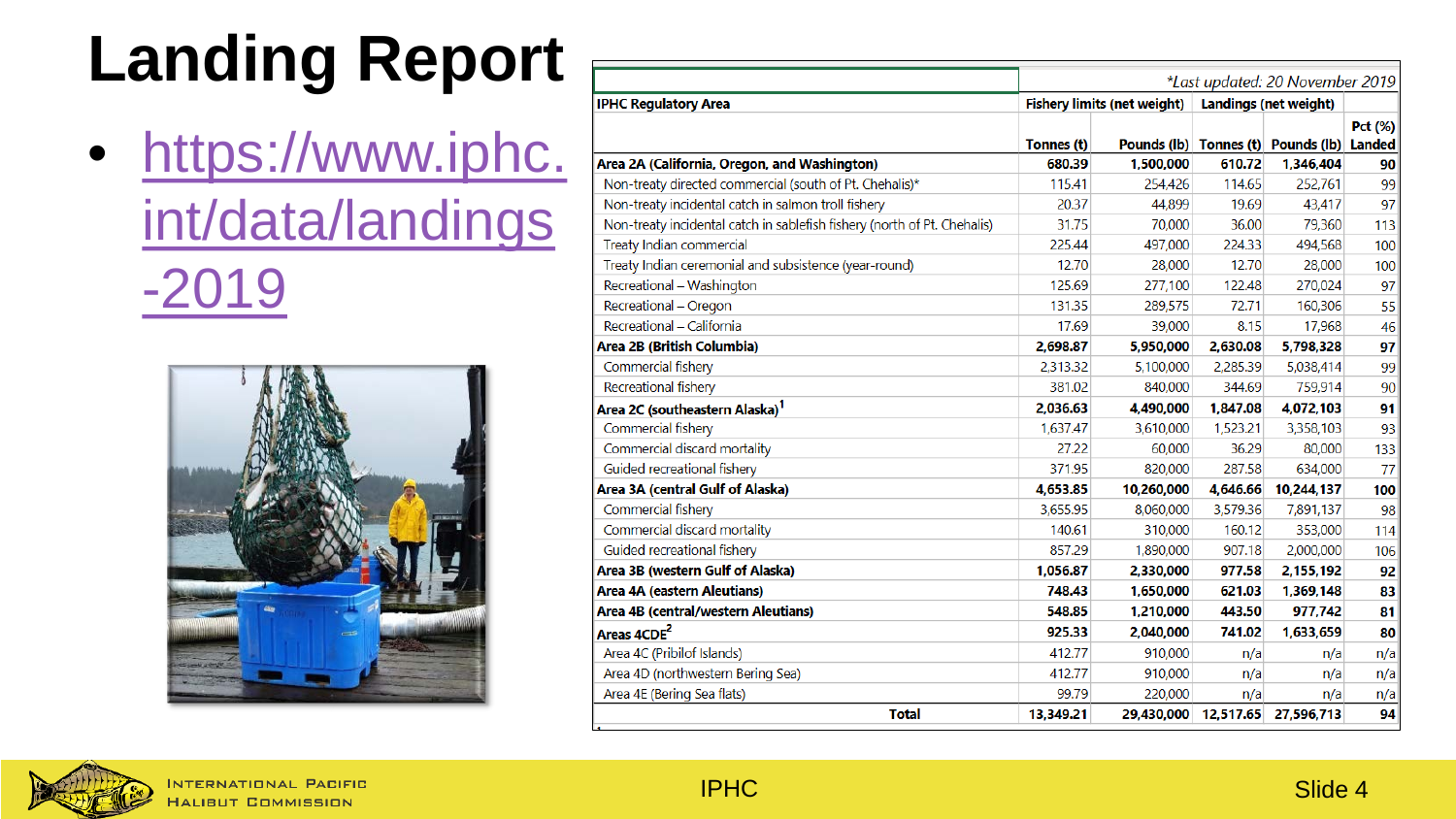### **2019 Fishery-Independent Setline Survey**



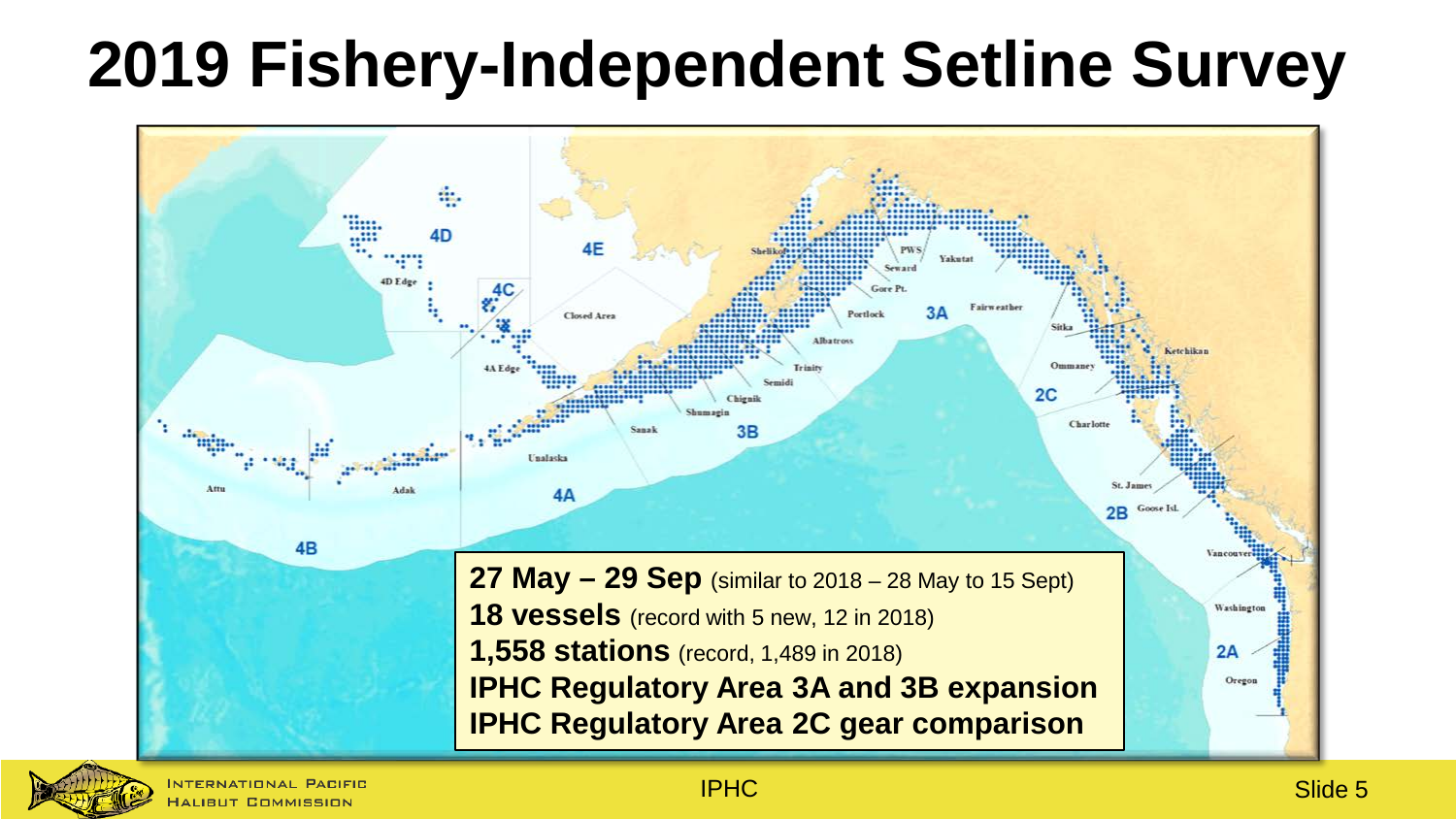#### **Stock assessment: summary**

- Modelled survey trends down: numbers and WPUE
- Fishery CPUE trends mixed but flat coastwide
- Estimated spawning biomass decreased from 2018- 2019 (as predicted); this is projected to continue for all 2020 TCEYs greater than 18.4 Mlb
- Interim management procedure indicates that lower yields needed to achieve a fishing intensity of  $F_{\rm 46\%}$

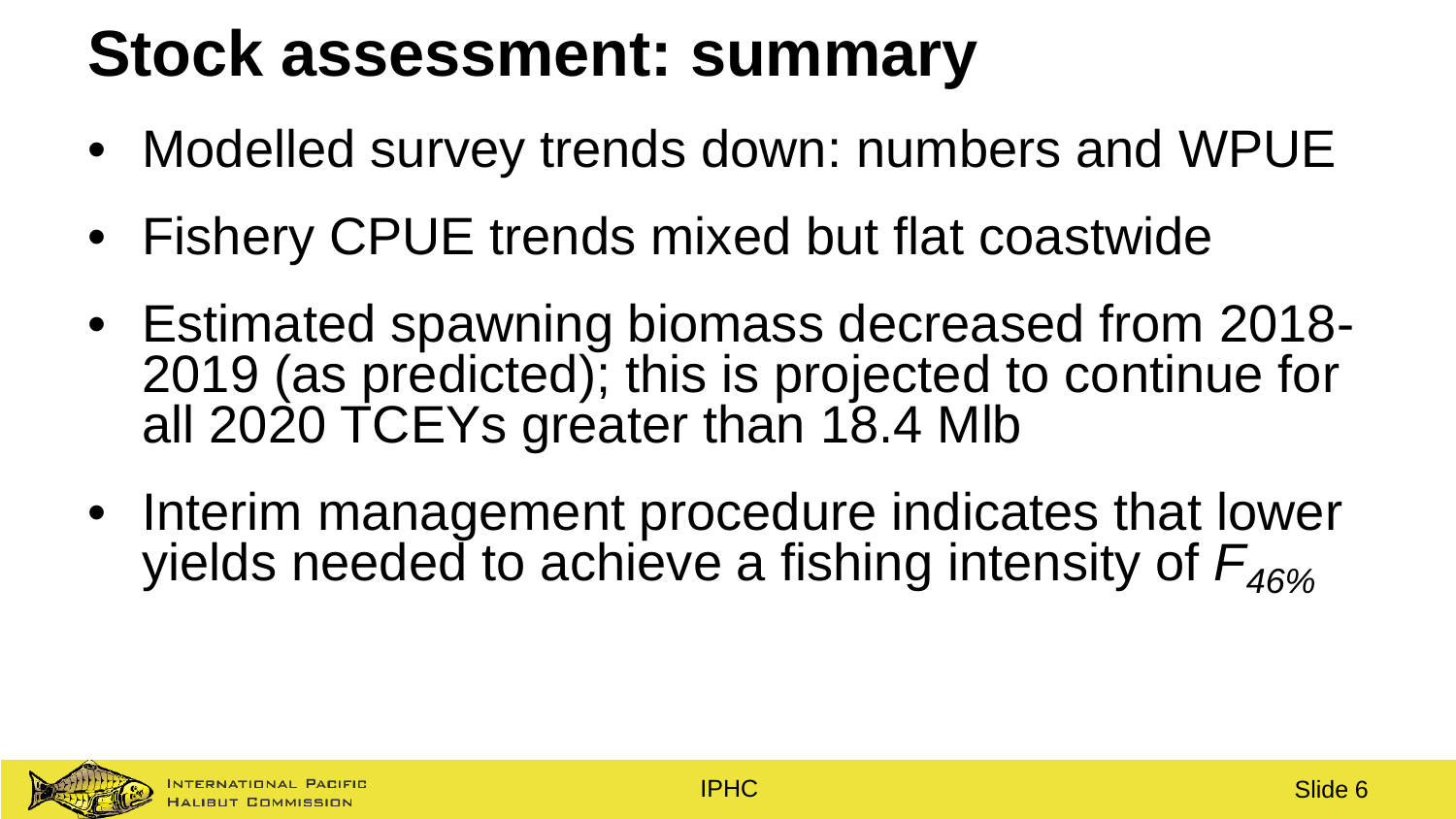# **Modelled survey trends (O32 WPUE)**





NTERNATIONAL PACIFIC HALIBUT COMMISSION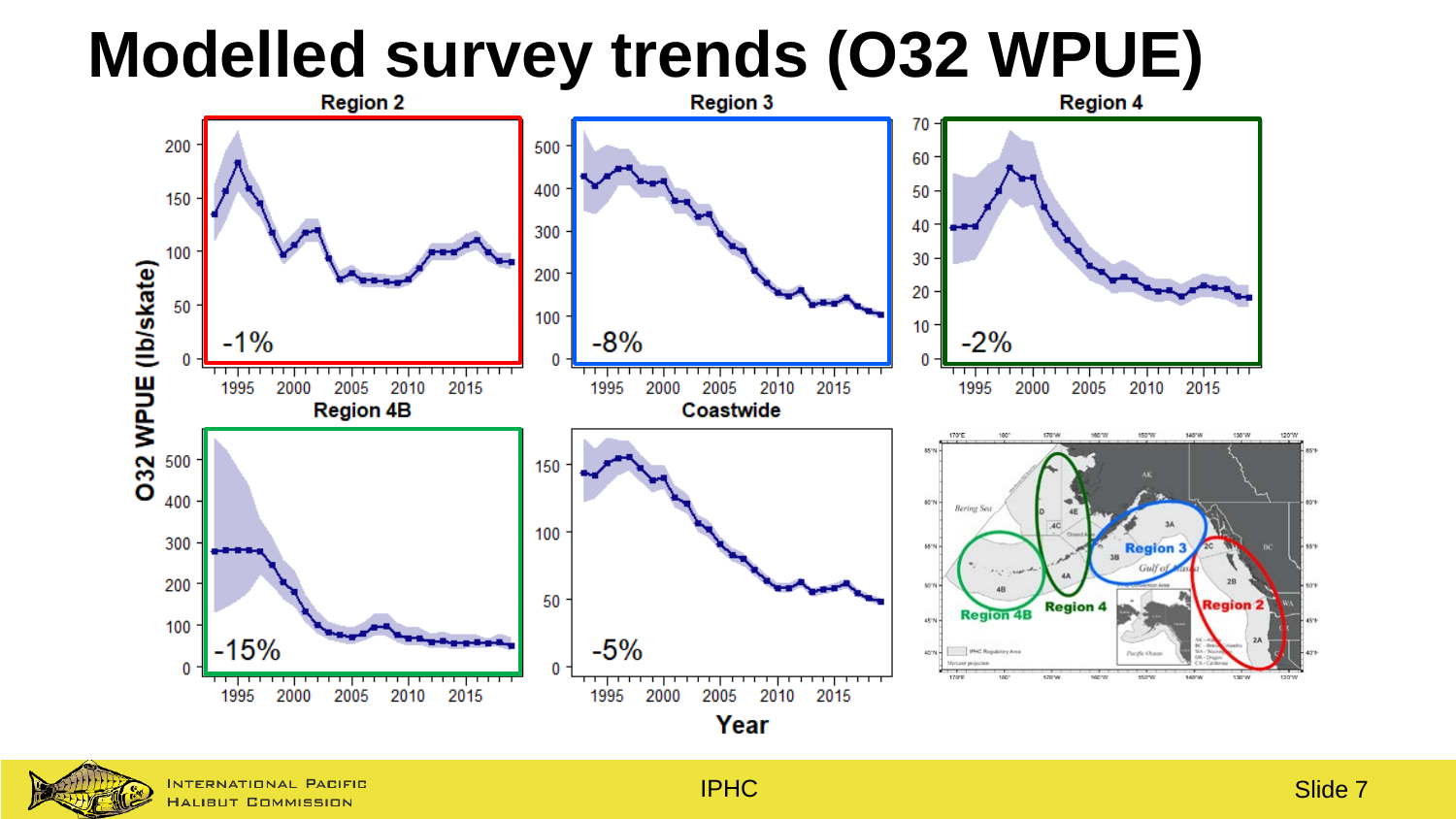#### **Comparison with previous assessments**





**HALIBUT COMMISSION**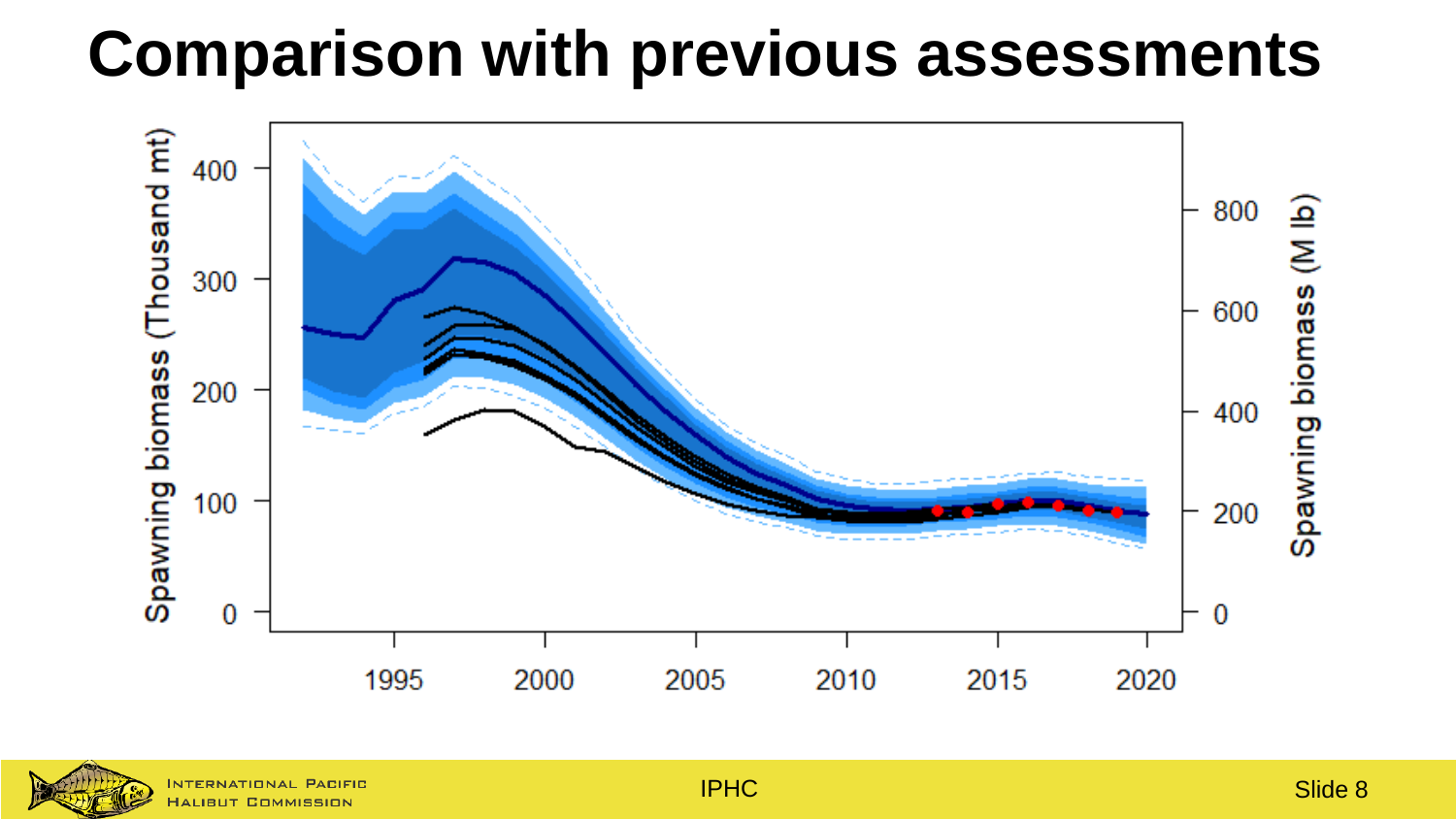### **Stock assessment summary table**

| <b>Indicators</b>                                                          | <b>Values</b>                                                           | <b>Trends</b>                                             | <b>Status</b>                              |
|----------------------------------------------------------------------------|-------------------------------------------------------------------------|-----------------------------------------------------------|--------------------------------------------|
| Total mortality 2019:<br>Retained catch 2019:<br>Average removals 2015-19: | 39.67 MLBS, 17,996 T<br>32.21 MLBS, 14,608 T<br>40.93 MLBS, 18,567 T    | <b>MORTALITY</b><br><b>INCREASED FROM</b><br>2018 то 2019 | <b>2019 MORTALITY NEAR</b><br>100-YEAR LOW |
| $P(SPR < 46\%)$ :                                                          | SPR <sub>2019</sub> :   42% (29-57%)                                    | <b>FISHING INTENSITY</b>                                  | <b>FISHING INTENSITY</b>                   |
|                                                                            | 59%                                                                     | <b>INCREASED FROM</b>                                     | <b>ABOVE REFERENCE</b>                     |
|                                                                            | <b>P(SPR<limit): b="" limit="" not="" specified<=""  =""></limit):></b> | 2018 то 2019                                              | <b>LEVEL</b>                               |
| $P(SB_{2020} < SB_{30})$ :   46%                                           | SB <sub>2020</sub> (MIb):   194 MLBS (133-248)                          | <b>SB DECREASED</b>                                       | <b>NOT OVERFISHED</b>                      |
| $P(SB_{2020} < SB_{20})$ : $ $ <1%                                         | $SB_{2020}/SB_0$ : 32% (22-46%)                                         | FROM 2016 TO 2020                                         |                                            |
| <b>Biological stock   SEE TABLES AND</b>                                   |                                                                         | <b>REGION 3</b>                                           | <b>REGION 2 AND 4 AT</b>                   |
| distribution:   FIGURES                                                    |                                                                         | <b>DECREASING</b>                                         | <b>HISTORICAL HIGHS</b>                    |

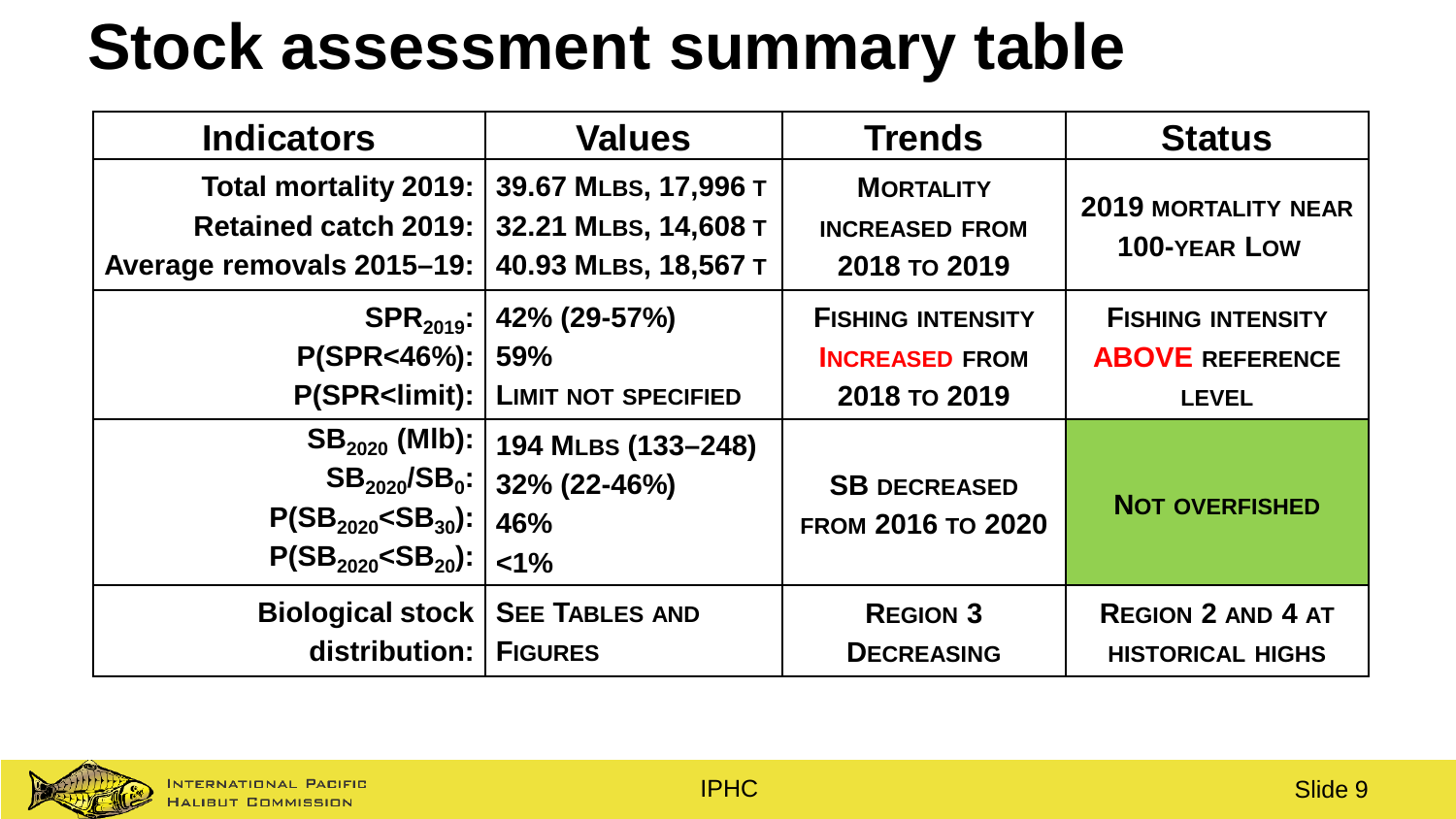### Projections: reference level  $F_{46\%}$





**IPHC**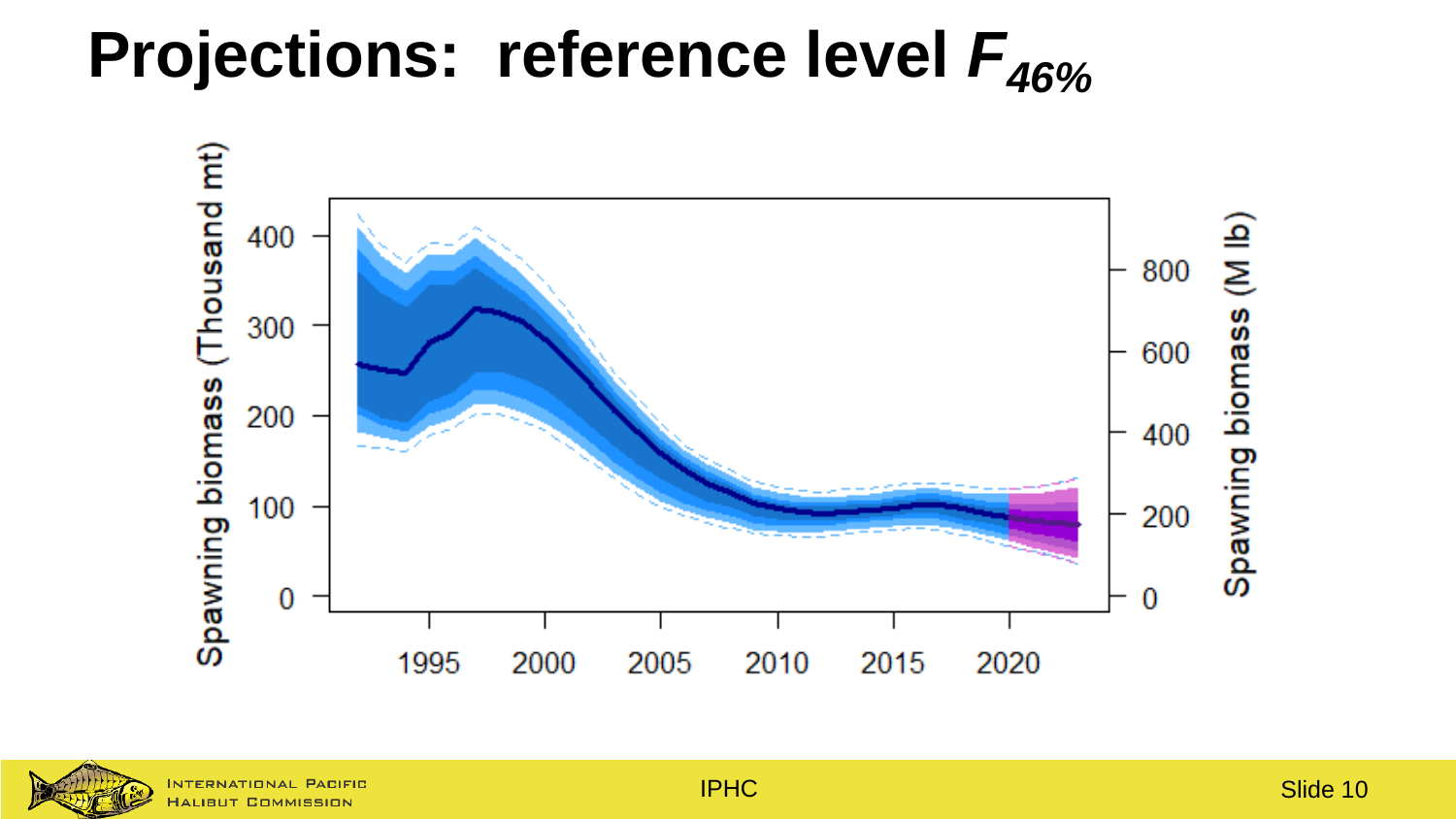| <b>Full</b> | 2020 Alternative                                            |         |                                         |                            | <b>Surplus</b>             |              |                                    |                  |                            | Reference<br><b>SPR=46%</b> |                  |      |                       |                                           |                      | <b>Status</b><br>quo |               |             |
|-------------|-------------------------------------------------------------|---------|-----------------------------------------|----------------------------|----------------------------|--------------|------------------------------------|------------------|----------------------------|-----------------------------|------------------|------|-----------------------|-------------------------------------------|----------------------|----------------------|---------------|-------------|
|             | Total mortality (M lb)                                      |         |                                         | 0.0                        | 11.6                       | 20.0         | 23.6                               | 27.6             | 32.3                       | 33.5                        | 34.6             | 35.7 |                       | $36.8$ 37.8 38.9                          |                      | 40.2                 | 61.6          |             |
|             | TCEY (M Ib)                                                 |         | 0.0                                     | 10.0                       | 18.4                       | 22.0         | 26.0                               | 30.7             | 31.9                       | 33.0                        | 34.1             | 35.2 |                       | $36.2$ 37.3                               | 38.6                 | 60.0                 |               |             |
| decision    | 2020 fishing intensity<br><b>Fishing intensity interval</b> |         | $F_{100\%}$<br>$\overline{\phantom{a}}$ | F <sub>78%</sub><br>59-87% | F <sub>63%</sub><br>44-75% | $F_{58\%}$   | $F_{53\%}$<br>39-71% 35-67% 31-62% | F <sub>47%</sub> | F <sub>46%</sub><br>30-61% | F <sub>45%</sub><br>29-60%  | F <sub>44%</sub> |      | $F_{43\%}$ $F_{42\%}$ | $F_{41\%}$<br>28-59% 28-58% 27-57% 26-56% | $F_{40\%}$<br>25-56% | $F_{27\%}$<br>17-43% |               |             |
|             | <b>Stock Trend</b><br>(spawning biomass)                    | in 2021 | is less than 2020                       | 1                          | 29                         | 61           | 71                                 | 79               | 87                         | 89                          | 91               | 93   | 94                    | 95                                        | 96                   | 97                   | $>99$   a     |             |
| table       |                                                             |         | is 5% less than 2020                    | $\leq 1$                   | $\leq 1$                   | 11           | 23                                 | 30               | 42                         | 46                          | 50               | 54   | 58                    | 61                                        | 64                   | 67                   | 98            | b           |
|             |                                                             | in 2022 | is less than 2020                       | < 1                        | 16                         | 50           | 60                                 | 68               | 77                         | 79                          | 81               | 83   | 85                    | 87                                        | 89                   | 90                   | >99           | c           |
|             |                                                             |         | is 5% less than 2020                    | $\leq 1$                   | 1                          | 23           | 33                                 | 45               | 59                         | 61                          | 64               | 66   | 68                    | 69                                        | 71                   | 74                   | 99            | d           |
| for 2020    |                                                             | in 2023 | is less than 2020                       | 1                          | 22                         | 50           | 58                                 | 65               | 73                         | 75                          | 77               | 79   | 81                    | 83                                        | 85                   | 87                   | >99           | e           |
|             |                                                             |         | is 5% less than 2020                    | $\leq 1$                   | 6                          | 33           | 43                                 | 53               | 62                         | 64                          | 66               | 67   | 69                    | 71                                        | 73                   | 75                   | 99            | $\mathbf f$ |
|             | <b>Stock Status</b><br>(Spawning biomass)                   | in 2021 | is less than 30%                        | 35                         | 39                         | 43           | 44                                 | 46               | 47                         | 48                          | 48               | 48   | 48                    | 48                                        | 49                   | 49                   | 51            | g           |
|             |                                                             |         | is less than 20%                        | < 1                        | $\leq 1$                   | $<$ 1        | $\leq 1$                           | $\leq 1$         | 1                          | 1                           | 1                | 2    | 2                     | 2                                         | 3                    | 3                    | 16            | h           |
|             |                                                             | in 2022 | is less than 30%                        | 26                         | 31                         | 40           | 43                                 | 46               | 48                         | 48                          | 49               | 49   | 49                    | 49                                        | 50                   | 50                   | 54            |             |
|             |                                                             |         | is less than 20%                        | $\leq 1$                   | $\leq 1$                   | <1           | 1                                  | 2                | 6                          | 7                           | 8                | 9    | 11                    | 12                                        | 14                   | 15                   | 27            | j           |
|             |                                                             | in 2023 | is less than 30%                        | 18                         | 27                         | 37           | 41                                 | 45               | 48                         | 49                          | 49               | 49   | 49                    | 50                                        | 50                   | 50                   | 60            | k           |
|             |                                                             |         | is less than 20%                        | $\leq 1$                   | $\leq 1$                   | $\leq 1$     | $\mathbf{2}$                       | 6                | 13                         | 15                          | 17               | 18   | 20                    | 21                                        | 22                   | 23                   | 40            |             |
|             | <b>Fishery Trend</b><br>(TCEY)                              | in 2021 | is less than 2020                       | $\mathbf 0$                | $\leq 1$                   | 11           | 24                                 | 36               | 50                         | 51                          | 52               | 54   | 57                    | 59                                        | 63                   | 67                   | >99   m       |             |
|             |                                                             |         | is 10% less than 2020                   | $\bf{O}$                   | $\leq 1$                   | 1            | 12                                 | 25               | 40                         | 44                          | 46               | 48   | 50                    | 51                                        | 52                   | 53                   | >99 n         |             |
|             |                                                             | in 2022 | is less than 2020                       | $\mathbf 0$                | $\leq 1$                   | 11           | 25                                 | 39               | 50                         | 51                          | 52               | 54   | 56                    | 59                                        | 62                   | 66                   | $>99$ $\circ$ |             |
|             |                                                             |         | is 10% less than 2020                   | $\mathbf 0$                | $\leq 1$                   | $\mathbf{2}$ | 14                                 | 27               | 43                         | 46                          | 48               | 49   | 50                    | 51                                        | 52                   | 54                   | >99   p       |             |
|             |                                                             | in 2023 | is less than 2020                       | $\bf{O}$                   | $\leq 1$                   | 13           | 27                                 | 41               | 50                         | 51                          | 52               | 54   | 56                    | 58                                        | 61                   | 65                   | $>99$   q     |             |
|             |                                                             |         | is 10% less than 2020                   | $\mathbf 0$                | $\leq 1$                   | 4            | 16                                 | 30               | 45                         | 47                          | 48               | 49   | 50                    | 51                                        | 52                   | 54                   | >99 r         |             |
|             | <b>Fishery Status</b><br>(Fishing intensity)                | in 2020 | is above $F_{46\%}$                     | $\bf{0}$                   | $\leq 1$                   | 7            | 22                                 | 31               | 48                         | 50                          | 51               | 53   | 55                    | 57                                        | 60                   | 64                   | $>99$ s       |             |

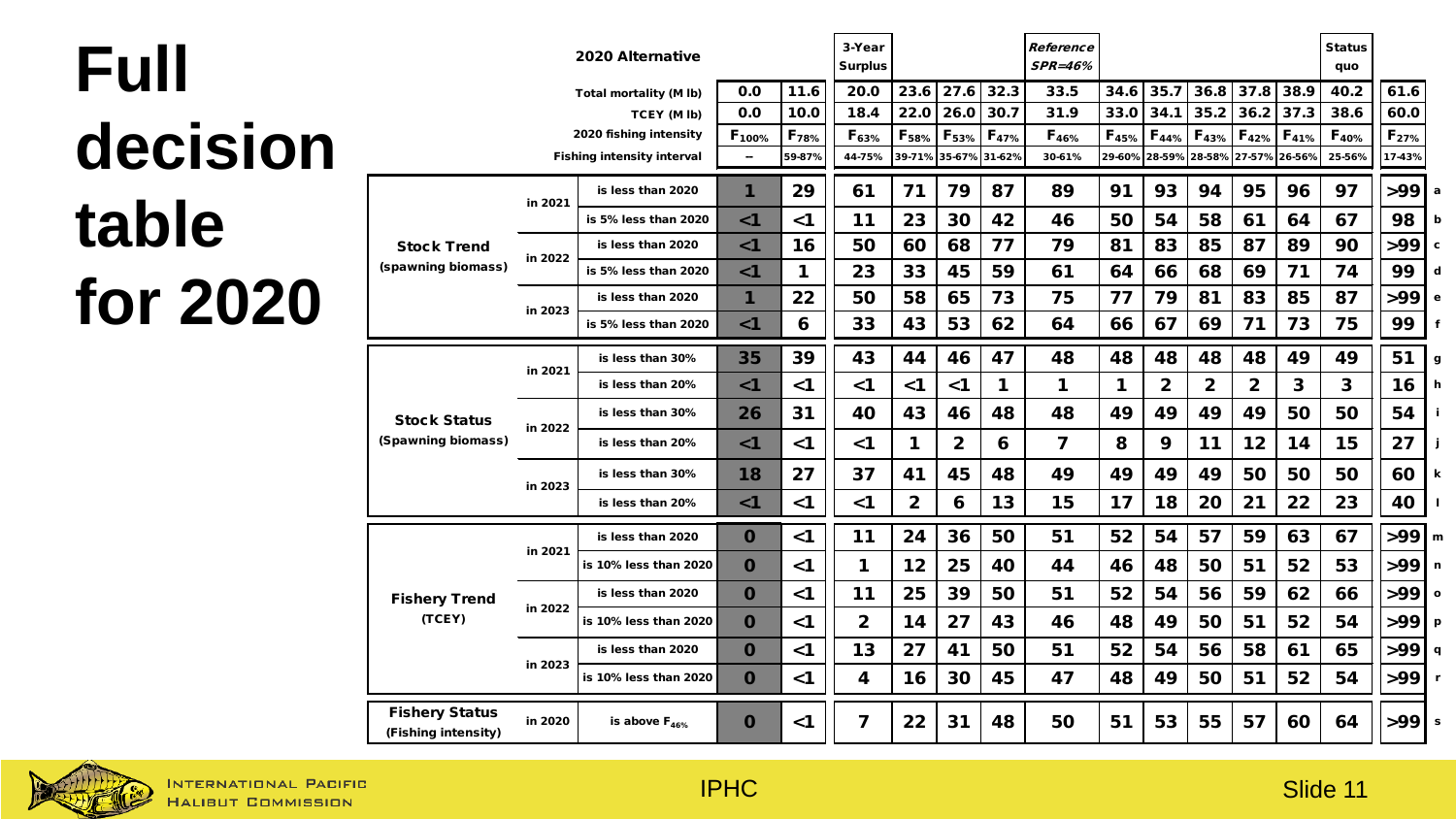### **Evening presentation**

#### *4 Dec 2019 5:30-7:00 King Salmon Room*

#### Dr Ian Stewart will present:

- Stock status of Pacific halibut (2019)
- Preliminary harvest decision table (2020)
- Preliminary mortality projections

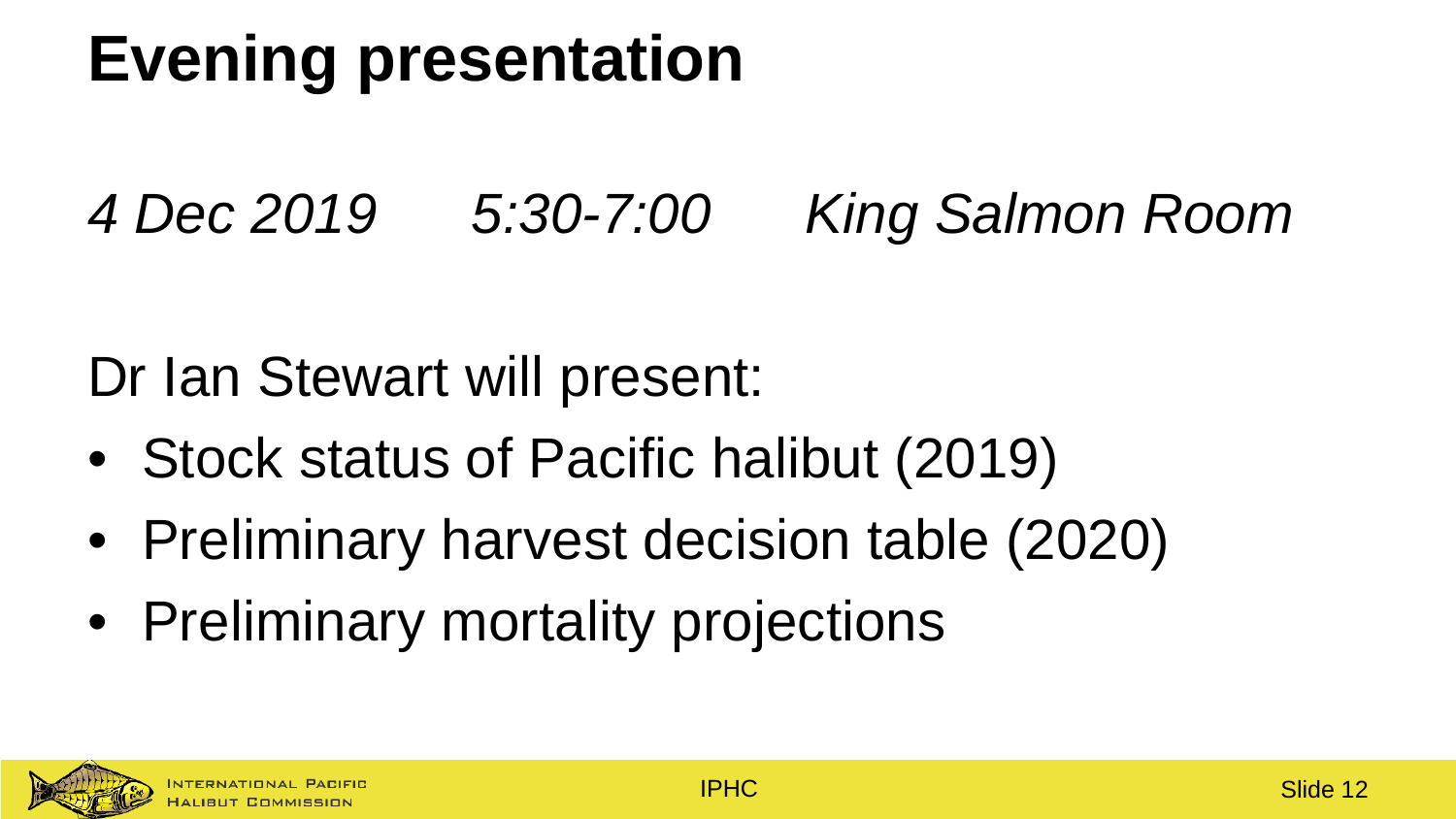# **96th Session of the IPHC Annual Meeting (AM096)**

- *Dates:* 3-7 February 2020
- *Venue:* Hotel Captain Cook (Anchorage)
- *Documents:*

[https://www.iphc.int/venues/details/96th-session](https://www.iphc.int/venues/details/96th-session-of-the-iphc-annual-meeting-am096)of-the-iphc-annual-meeting-am096

• *Document deadline:* 4 January 2020